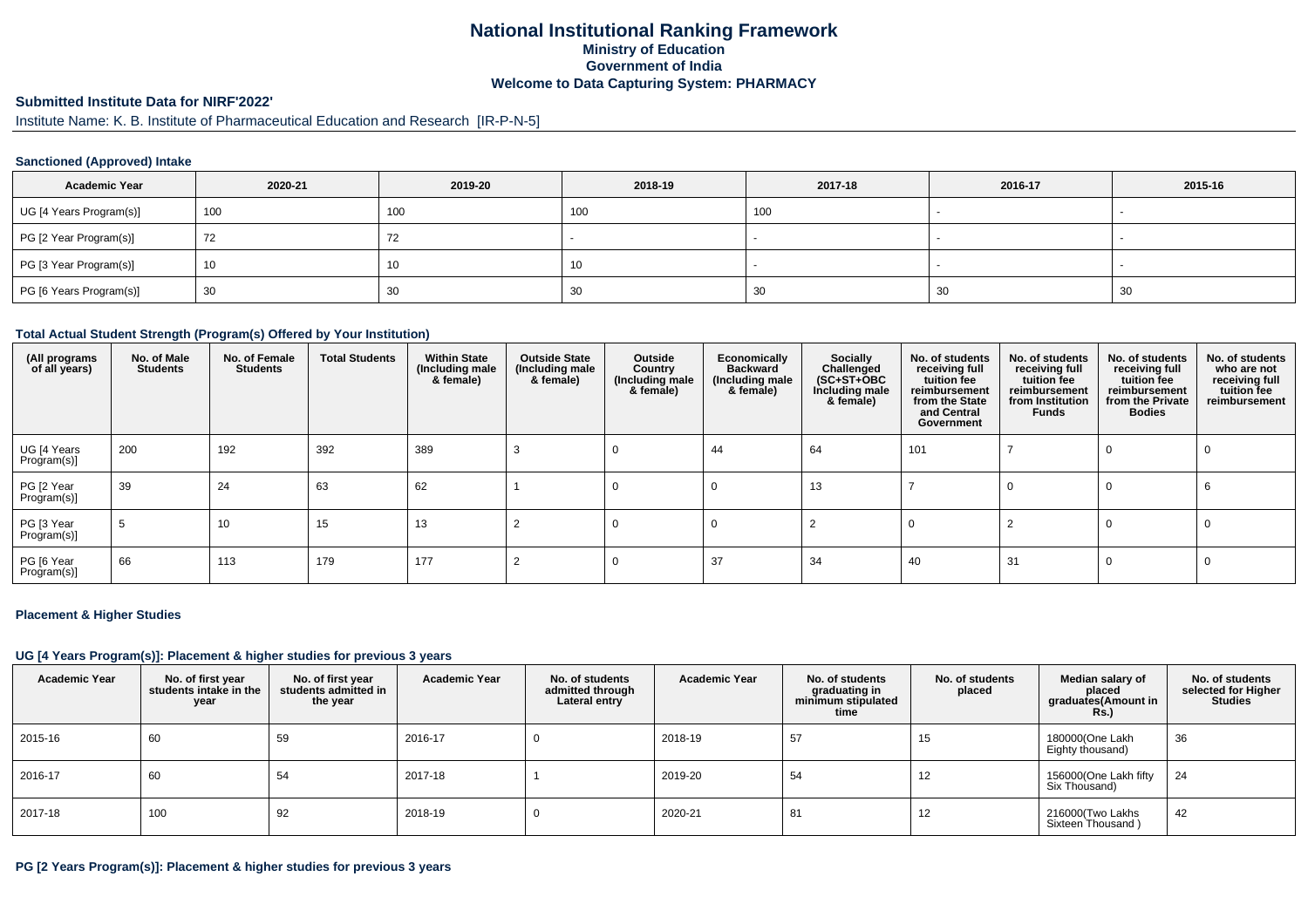| <b>Academic Year</b> | No. of first year<br>students intake in the<br>year | No. of first year<br>students admitted in<br>the year | <b>Academic Year</b> | No. of students graduating in minimum<br>stipulated time | No. of students<br>placed | Median salary of<br>placed<br>graduates(Amount in<br><b>Rs.)</b> | No. of students<br>selected for Higher<br><b>Studies</b> |
|----------------------|-----------------------------------------------------|-------------------------------------------------------|----------------------|----------------------------------------------------------|---------------------------|------------------------------------------------------------------|----------------------------------------------------------|
| 2017-18              | 72                                                  | 38                                                    | 2018-19              | 38                                                       | 26                        | 352000(Three Lakh<br>fifty Two thousand)                         |                                                          |
| 2018-19              | 72                                                  | 19                                                    | 2019-20              | 19                                                       | 14                        | 318400(Three Lakh<br>eighteen thousand four<br>hundred)          |                                                          |
| 2019-20              | 72                                                  | 14                                                    | 2020-21              | 14                                                       | 12                        | 300000(Three Lakh)                                               |                                                          |

## **PG [3 Years Program(s)]: Placement & higher studies for previous 3 years**

| <b>Academic Year</b> | No. of first year<br>students intake in the<br>year | No. of first year<br>students admitted in<br>the year | <b>Academic Year</b> | No. of students<br>admitted through<br>Lateral entry | <b>Academic Year</b> | No. of students<br>graduating in<br>minimum stipulated<br>time | No. of students<br>placed | Median salary of<br>placed<br>graduates(Amount in<br><b>Rs.)</b> | No. of students<br>selected for Higher<br>Studies |
|----------------------|-----------------------------------------------------|-------------------------------------------------------|----------------------|------------------------------------------------------|----------------------|----------------------------------------------------------------|---------------------------|------------------------------------------------------------------|---------------------------------------------------|
| 2016-17              |                                                     |                                                       | 2017-18              |                                                      | 2018-19              |                                                                |                           | O(Zero)                                                          |                                                   |
| 2017-18              |                                                     |                                                       | 2018-19              |                                                      | 2019-20              |                                                                |                           | O(Zero)                                                          |                                                   |
| 2018-19              | 10                                                  |                                                       | 2019-20              |                                                      | 2020-21              |                                                                |                           | 300000(Three Lakhs)                                              |                                                   |

## **PG [6 Years Program(s)]: Placement & higher studies for previous 3 years**

| <b>Academic Year</b> | No. of first year<br>students intake in the<br>year | No. of first vear<br>students admitted in<br>the year | <b>Academic Year</b> | No. of students graduating in minimum<br>stipulated time | No. of students<br>placed | Median salary of<br>placed<br>graduates(Amount in<br>Rs.) | No. of students<br>selected for Higher<br><b>Studies</b> |
|----------------------|-----------------------------------------------------|-------------------------------------------------------|----------------------|----------------------------------------------------------|---------------------------|-----------------------------------------------------------|----------------------------------------------------------|
| 2013-14              | 30                                                  | 26                                                    | 2018-19              | 26                                                       | 17                        | 306000(Three Lakh<br>Six Thousand)                        |                                                          |
| 2014-15              | 30                                                  | 28                                                    | 2019-20              | 28                                                       | 14                        | 336000(Three Lakh<br>Thirty Six Thousand)                 |                                                          |
| 2015-16              | 30                                                  | 30                                                    | 2020-21              | 30                                                       | 19                        | 300000(Three Lakhs)                                       | 11                                                       |

### **Ph.D Student Details**

| Ph.D (Student pursuing doctoral program till 2020-21 Students admitted in the academic year 2020-21 should not be entered here.) |         |         |         |  |  |  |
|----------------------------------------------------------------------------------------------------------------------------------|---------|---------|---------|--|--|--|
| <b>Total Students</b>                                                                                                            |         |         |         |  |  |  |
| Full Time                                                                                                                        |         |         |         |  |  |  |
| Part Time                                                                                                                        |         | 48      |         |  |  |  |
| No. of Ph.D students graduated (including Integrated Ph.D)                                                                       |         |         |         |  |  |  |
|                                                                                                                                  | 2020-21 | 2019-20 | 2018-19 |  |  |  |
| Full Time                                                                                                                        |         |         |         |  |  |  |
| Part Time                                                                                                                        |         |         |         |  |  |  |

### **Financial Resources: Utilised Amount for the Capital expenditure for previous 3 years**

| Academic Year | 2020-21 | 2019-20 | 2018-19 |
|---------------|---------|---------|---------|
|---------------|---------|---------|---------|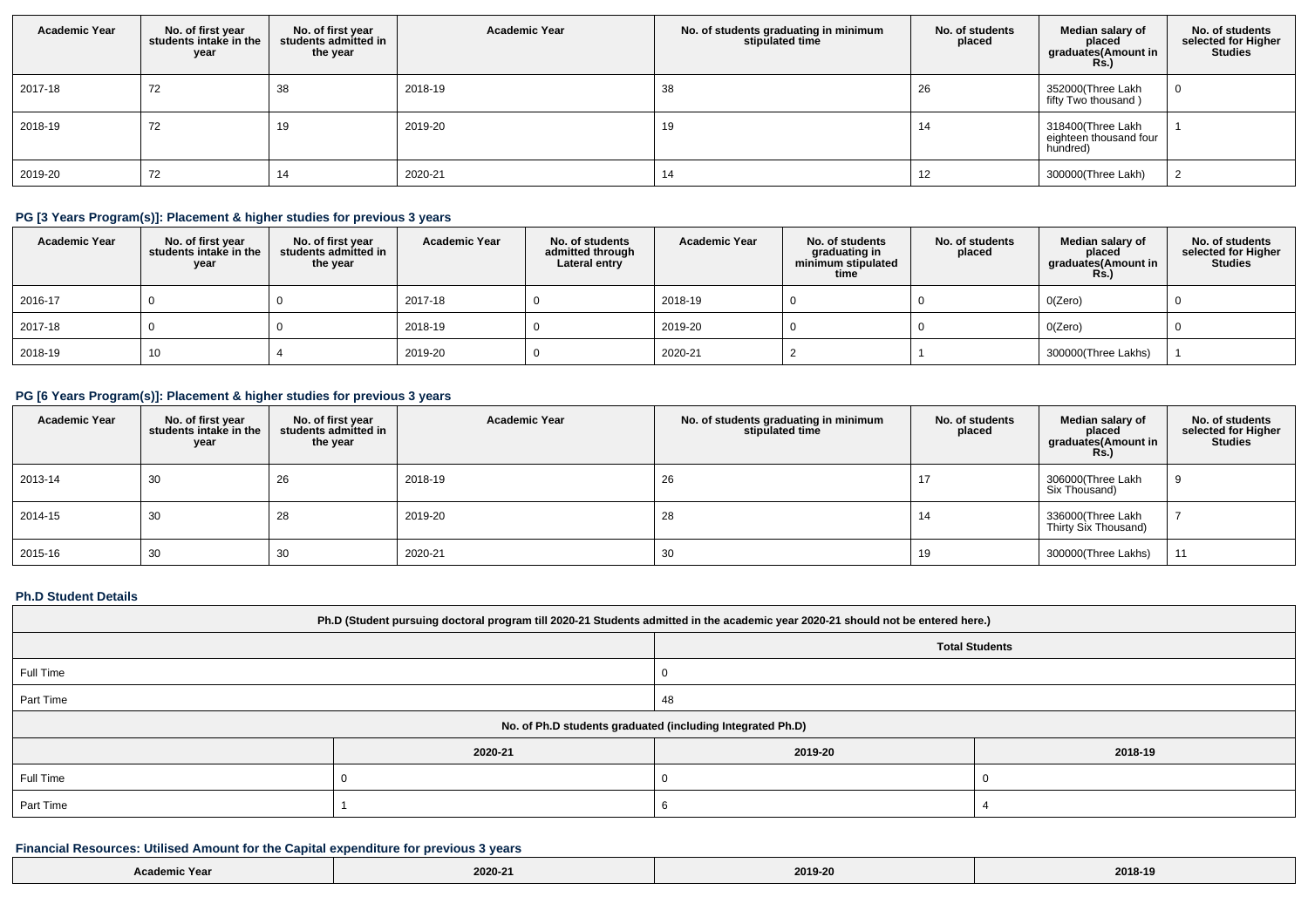|                                                                                                      | <b>Utilised Amount</b>                                                  | <b>Utilised Amount</b>                               | <b>Utilised Amount</b>                                                |  |  |  |  |
|------------------------------------------------------------------------------------------------------|-------------------------------------------------------------------------|------------------------------------------------------|-----------------------------------------------------------------------|--|--|--|--|
| Annual Capital Expenditure on Academic Activities and Resources (excluding expenditure on buildings) |                                                                         |                                                      |                                                                       |  |  |  |  |
| Library                                                                                              | 503132 (Five Lakhs Three Thousand One Hundred Thirty Two)               | 448865 (four Lakhs forty eight Thousand Sixty five)  | 378503 (three Lakhs Seventy eight Thousand Five hundred<br>three)     |  |  |  |  |
| New Equipment for Laboratories                                                                       | 15340 (Fifteen thousand three hundred forty)                            | 1690500 (Sixteen Lakhs ninety Thousand five Hundred) | 324976 (Three Lakhs Twenty Four Thousand Nine hundred<br>seventy Six) |  |  |  |  |
| Other expenditure on creation of Capital Assets (excluding<br>expenditure on Land and Building)      | 1271193 (Twelve Lakhs Seventy one Thousand One hundred<br>Ninety three) | 109100 (One Lakh Nine Thousand One hundred)          | 269184 (Two Lakhs Sixty Nine Thousand One hundred Eighty<br>Four)     |  |  |  |  |

### **Financial Resources: Utilised Amount for the Operational expenditure for previous 3 years**

| 2020-21<br>Academic Year                                                                                                                                                                        |                                                                               | 2019-20                                                                           | 2018-19                                                                                   |  |  |  |  |
|-------------------------------------------------------------------------------------------------------------------------------------------------------------------------------------------------|-------------------------------------------------------------------------------|-----------------------------------------------------------------------------------|-------------------------------------------------------------------------------------------|--|--|--|--|
| <b>Utilised Amount</b>                                                                                                                                                                          |                                                                               | <b>Utilised Amount</b>                                                            | <b>Utilised Amount</b>                                                                    |  |  |  |  |
| <b>Annual Operational Expenditure</b>                                                                                                                                                           |                                                                               |                                                                                   |                                                                                           |  |  |  |  |
| Salaries (Teaching and Non Teaching staff)                                                                                                                                                      | 48660850 (Four Crores Eighty Six Lakhs Sixty Thousand Eight<br>hundred Fifty) | 46049452 (Four Crores Sixty Lakhs Forty Nine Thousand Four<br>hundred Fifty Two)  | 42986997 (Four Crores Twenty Nine Lakhs Eighty Six<br>Thousand Nine hundred Ninety Seven) |  |  |  |  |
| Maintenance of Academic Infrastructure or consumables and<br>other running expenditures (excluding maintenance of hostels<br>and allied services, rent of the building, depreciation cost, etc) | 12016082 (one Crore Twenty Lakhs sixteen Thousand Eighty<br>Two)              | 11557191 (One Crore Fifteen Lakhs Fifty Seven Thousand<br>One Hundred Ninety One) | 13761407 (One Crore Thirty Seven Lakhs Sixty one Thousand  <br>Four Hundred seven)        |  |  |  |  |
| Seminars/Conferences/Workshops                                                                                                                                                                  | 3086301 (Thirty Lakhs Eighty Six Thousand Three Hundred<br>One)               | 1520879 (Fifteen Lakhs Twenty Thousand Eight Hundred<br>Seventy Nine)             | 1270567 (Twelve Lakhs Seventy Thousand Five Hundred Sixty<br>Seven)                       |  |  |  |  |

#### **IPR**

| Calendar year            | 2020 | 2019 | 2018 |
|--------------------------|------|------|------|
| No. of Patents Published |      |      |      |
| No. of Patents Granted   |      |      |      |

## **Sponsored Research Details**

| <b>Financial Year</b>                    | 2020-21 | 2019-20 | 2018-19                   |
|------------------------------------------|---------|---------|---------------------------|
| Total no. of Sponsored Projects          |         |         |                           |
| Total no. of Funding Agencies            |         |         |                           |
| Total Amount Received (Amount in Rupees) |         |         | 540000                    |
| Amount Received in Words                 | zero    | zero    | five lakh forty thousands |

# **Consultancy Project Details**

| <b>Financial Year</b>                    | 2020-21 | 2019-20 | 2018-19 |
|------------------------------------------|---------|---------|---------|
| Total no. of Consultancy Projects        |         |         |         |
| Total no. of Client Organizations        |         |         |         |
| Total Amount Received (Amount in Rupees) |         |         |         |
| Amount Received in Words                 | zero    | Zero    | zero    |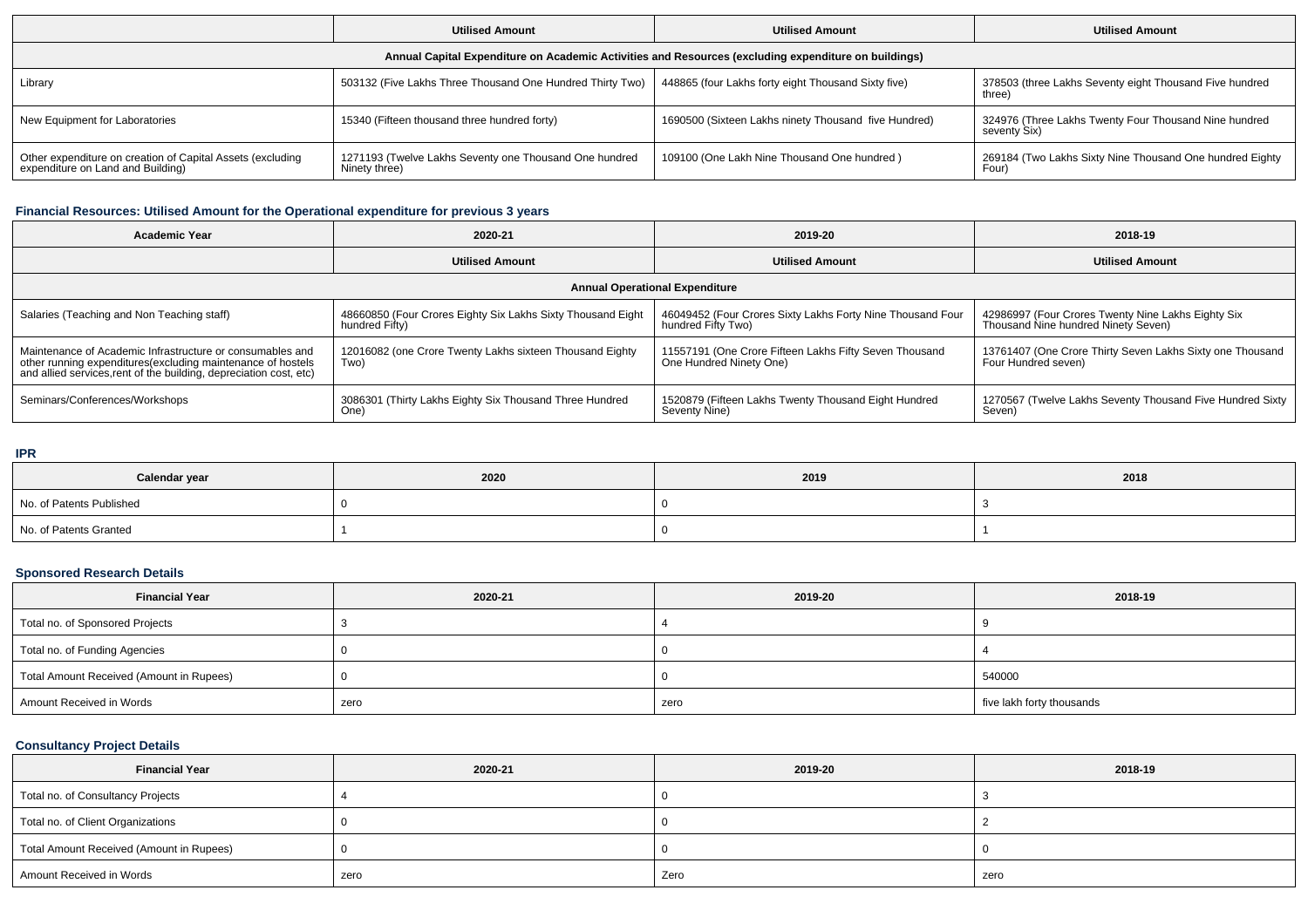### **PCS Facilities: Facilities of physically challenged students**

| 1. Do your institution buildings have Lifts/Ramps?                                                                                                         | Yes, more than 80% of the buildings |
|------------------------------------------------------------------------------------------------------------------------------------------------------------|-------------------------------------|
| 2. Do your institution have provision for walking aids, including wheelchairs and transportation from one building to another for<br>handicapped students? | Yes                                 |
| 3. Do your institution buildings have specially designed toilets for handicapped students?                                                                 | Yes, more than 80% of the buildings |

## **Faculty Details**

| Srno           | Name                          | Age    | Designation                                         | Gender | Qualification      | <b>Experience (In</b><br>Months) | <b>Currently working</b><br>with institution? | <b>Joining Date</b> | <b>Leaving Date</b>      | <b>Association type</b> |
|----------------|-------------------------------|--------|-----------------------------------------------------|--------|--------------------|----------------------------------|-----------------------------------------------|---------------------|--------------------------|-------------------------|
| $\mathbf{1}$   | Anita N Lalwani               | 46     | Professor                                           | Female | Ph.D               | 300                              | Yes                                           | 12-01-1998          | $\mathbf{u}$             | Regular                 |
| $\overline{2}$ | Lata A Panchal                | 42     | <b>Assistant Professor</b>                          | Female | Ph.D               | 202                              | Yes                                           | 28-09-2006          |                          | Regular                 |
| 3              | Grishma<br>Mahendrabhai Patel | $37\,$ | Lecturer                                            | Female | Ph.D               | 156                              | Yes                                           | 09-04-2010          | $\overline{\phantom{a}}$ | Regular                 |
| 4              | Ashlesha J Chauhan            | 43     | <b>Assistant Professor</b>                          | Female | Ph.D               | 204                              | Yes                                           | 01-02-2008          | $\sim$                   | Regular                 |
| 5              | Nimisha Patel                 | 38     | Lecturer                                            | Female | Ph.D               | 168                              | Yes                                           | 01-02-2012          | $\overline{\phantom{a}}$ | Regular                 |
| 6              | Roshni S Patel                | 37     | Lecturer                                            | Female | Ph.D               | 161                              | Yes                                           | 16-02-2012          | $\mathbf{u}$             | Regular                 |
| $\overline{7}$ | <b>Bhavesh H Patel</b>        | 40     | <b>Assistant Professor</b>                          | Male   | Ph.D               | 204                              | Yes                                           | 30-10-2007          | $\overline{a}$           | Regular                 |
| 8              | Rajendra K Patel              | 36     | Lecturer                                            | Male   | Ph.D               | 156                              | Yes                                           | 03-09-2010          | $\mathbf{u}$             | Regular                 |
| 9              | Maitreyi N Zaveri             | 50     | <b>Assistant Professor</b>                          | Female | Ph.D               | 318                              | Yes                                           | 27-10-2007          | $\sim$                   | Regular                 |
| 10             | Divyang J Dave                | 52     | Professor                                           | Male   | Ph.D               | 360                              | Yes                                           | 01-11-1996          | $\overline{\phantom{a}}$ | Regular                 |
| 11             | Vinit R Movaliya              | 39     | Lecturer                                            | Male   | Ph.D               | 166                              | Yes                                           | 05-09-2007          | $\overline{\phantom{a}}$ | Regular                 |
| 12             | Priyanshee N<br>Rathod        | 39     | <b>Assistant Professor</b>                          | Female | Ph.D               | 180                              | Yes                                           | 27-09-2007          | $\mathbf{u}$             | Regular                 |
| 13             | <b>Hetal K Patel</b>          | 40     | Lecturer                                            | Female | Ph.D               | 191                              | Yes                                           | 01-02-2008          | $\mathbf{u}$             | Regular                 |
| 14             | Punit B Parejiya              | 37     | <b>Assistant Professor</b>                          | Male   | Ph.D               | 169                              | Yes                                           | 01-10-2007          | $\overline{\phantom{a}}$ | Regular                 |
| 15             | Akash P Mathuria              | 32     | Lecturer                                            | Male   | Doctor of Pharmacy | 75                               | Yes                                           | 16-10-2017          | $\overline{\phantom{a}}$ | Regular                 |
| 16             | Chintan S Patel               | 34     | Lecturer                                            | Male   | Doctor of Pharmacy | 103                              | Yes                                           | 16-10-2017          | $\overline{\phantom{a}}$ | Regular                 |
| 17             | Sandip P Bhatt                | 42     | <b>Assistant Professor</b>                          | Male   | Ph.D               | 191                              | Yes                                           | 02-09-2011          | --                       | Regular                 |
| 18             | Hitesh Dodiya                 | 43     | <b>Assistant Professor</b>                          | Male   | Ph.D               | 243                              | Yes                                           | 08-03-2004          | $\mathbf{u}$             | Regular                 |
| 19             | <b>Bhavita Dhru</b>           | 51     | Lecturer                                            | Female | Ph.D               | 314                              | Yes                                           | 16-08-1995          | $\sim$                   | Regular                 |
| 20             | Shrikalp S<br>Deshpande       | 51     | Dean / Principal /<br>Director / Vice<br>Chancellor | Male   | Ph.D               | 329                              | Yes                                           | 01-10-2007          | $\overline{a}$           | Regular                 |
| 21             | Palak A Shah                  | 42     | <b>Assistant Professor</b>                          | Female | Ph.D               | 207                              | Yes                                           | 27-07-2004          | --                       | Regular                 |
| 22             | Niranjan S Kanaki             | 43     | Assistant Professor                                 | Male   | Ph.D               | 175                              | Yes                                           | 04-10-2008          | $\mathbf{u}$             | Regular                 |
| 23             | Priti P Purohit               | 46     | Professor                                           | Female | Ph.D               | 252                              | Yes                                           | 11-11-2002          | $\overline{a}$           | Regular                 |
| 24             | Javid I Mansuri               | 38     | Lecturer                                            | Male   | Ph.D               | 156                              | Yes                                           | 01-09-2017          |                          | Regular                 |